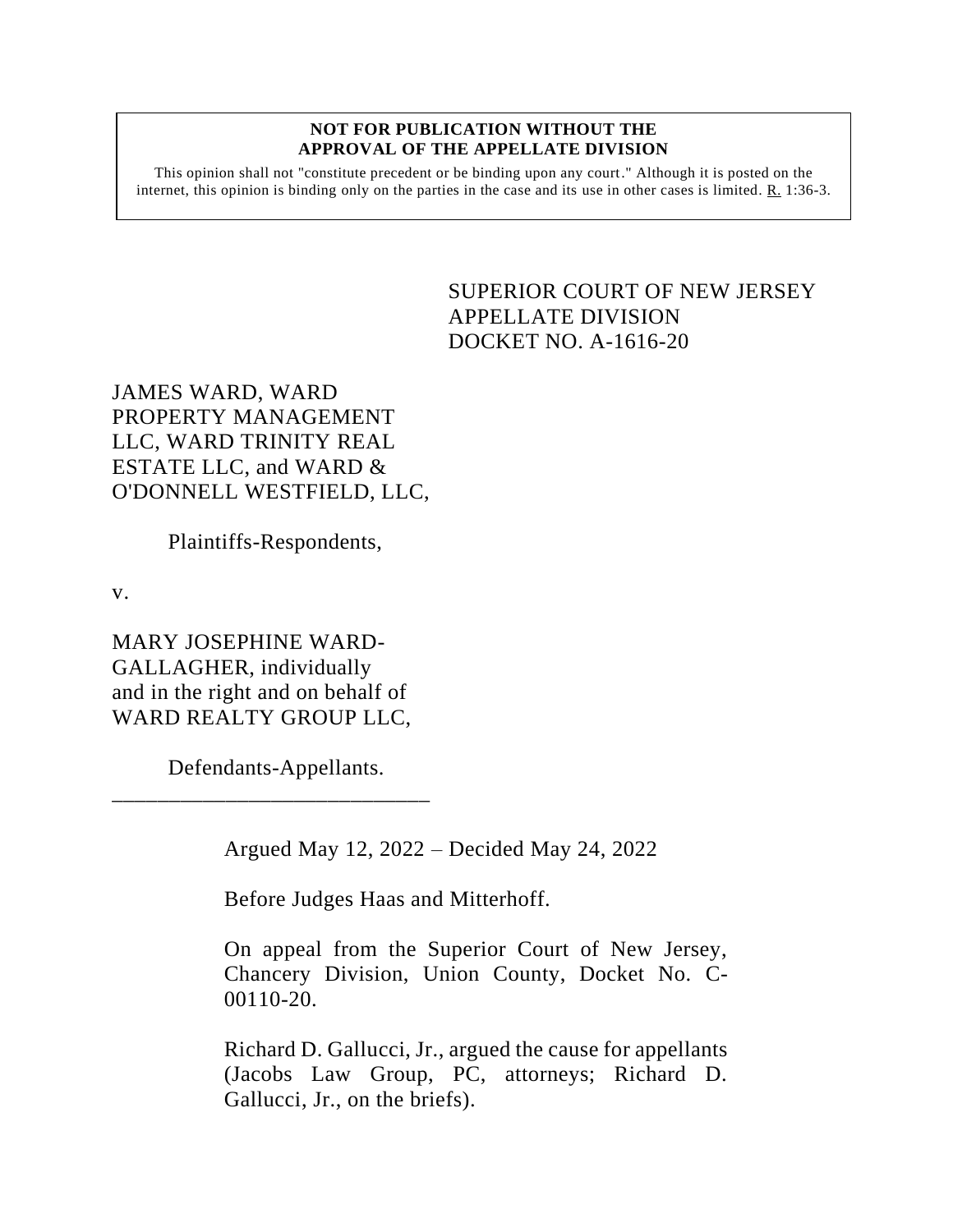John P. Lacey argued the cause for respondents (Connell Foley, LLP, attorneys; John P. Lacey, of counsel and on the brief; Lauren F. Iannaccone, on the brief).

## PER CURIAM

Defendants Mary Josephine Ward-Gallagher (Josephine)<sup>1</sup> and Ward Realty Group LLC appeal from the trial court's January 8, 2021 order confirming an arbitration award issued in favor of plaintiffs James Ward (James), Ward Property Management LLC, Ward Trinity Real Estate LLC, and Ward & O'Donnell Westfield, LLC. We affirm substantially for the reasons set forth in the court's January 8, 2021 oral decision. We add the following comments.

James and Josephine are siblings who immigrated to the United States from Ireland with their parents and three other siblings over forty years ago. The family settled in Union, where James started a construction and real estate development business. The siblings and their spouses derived their income from their positions in the business. During the arbitration, Josephine claimed she and her father were initially in charge of the business. However, the arbitrator found this claim was not credible and that "James was the master planner, builder, and driving force" of the operation.

<sup>&</sup>lt;sup>1</sup> We refer to the parties by their first names for ease of reference, intending no disrespect.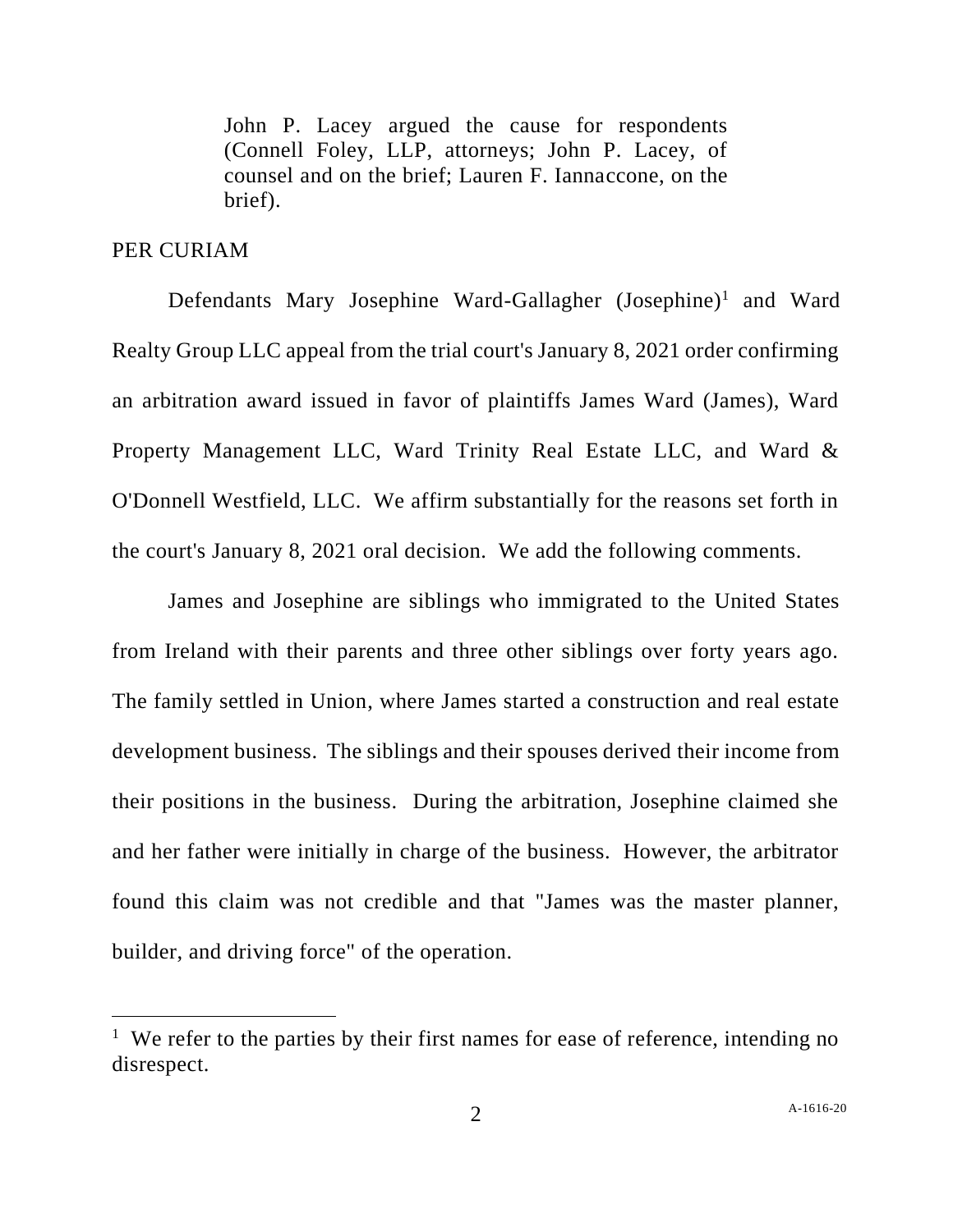Sometime between 2015 and 2016, James learned that Josephine had mismanaged Morningstar Senior Citizens LP, a senior residential facility the family owned. He also discovered his sister Eileen and her husband misappropriated approximately \$900,000 from other companies. James attempted to meet with his siblings to discuss the matter, but they refused. James then terminated Josephine, Eileen, and Eileen's husband from their positions with the family business. Nevertheless, James told Josephine he would pay her reasonable living expenses in lieu of her former salary.

Eileen sued James for monies she alleged he owed her. James and Eileen settled the lawsuit in a written "term sheet" they executed in September 2017. Although Josephine was not a party to that action, she agreed to join in the settlement negotiations, and the siblings entered a second written settlement agreement in December 2017, which was further supplemented by an oral agreement between James and Josephine. As part of that agreement, James and Josephine obtained a property known as "Ferris Place" from Eileen. The agreement did not specify their individual ownership shares in the property.

James and Josephine continued to argue about ownership of the family's various businesses and properties, and Josephine filed an action against James in the Chancery Division. The parties failed to successfully mediate their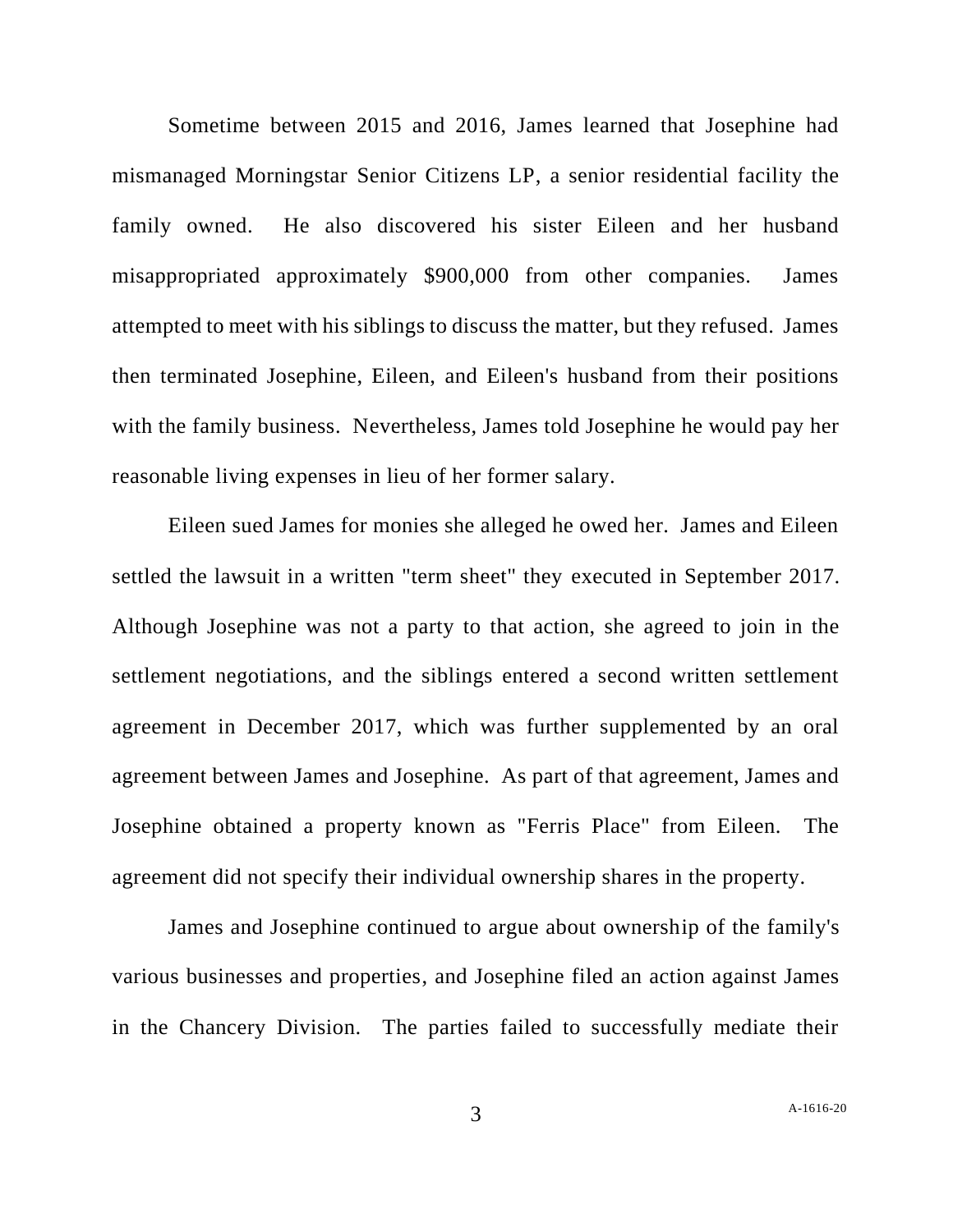dispute and decided to submit the matter to binding arbitration.<sup>2</sup> The parties agreed that the central issue to be determined by the arbitrator was the percentage of ownership interest they each should receive in two entities: Ward & O'Donnell Westfield, LLC, and Ward Trinity Real Estate LLC (and its lone asset, Morningstar), and in three contiguous development properties the family owned in Westfield.

The arbitrator conducted a seventeen-day hearing to address these issues. At the conclusion of the hearing, the arbitrator rendered a seventy-six-paragraph written decision.<sup>3</sup> The arbitrator found that based on James' credible testimony, he should remain the managing member of each of the companies that were the subject of the arbitration. The arbitrator also determined the three development properties should be placed into a newly formed limited liability company owned 80% by James and 20% by Josephine.

James filed an order to show cause seeking confirmation of the arbitration award. Josephine opposed this request. She argued that the arbitrator should have either named her the managing member of each of the companies or simply

 $2$  The arbitrator was a retired Superior Court judge.

<sup>&</sup>lt;sup>3</sup> The parties are fully familiar with the terms of the arbitrator's award and, therefore, we only briefly summarize them here.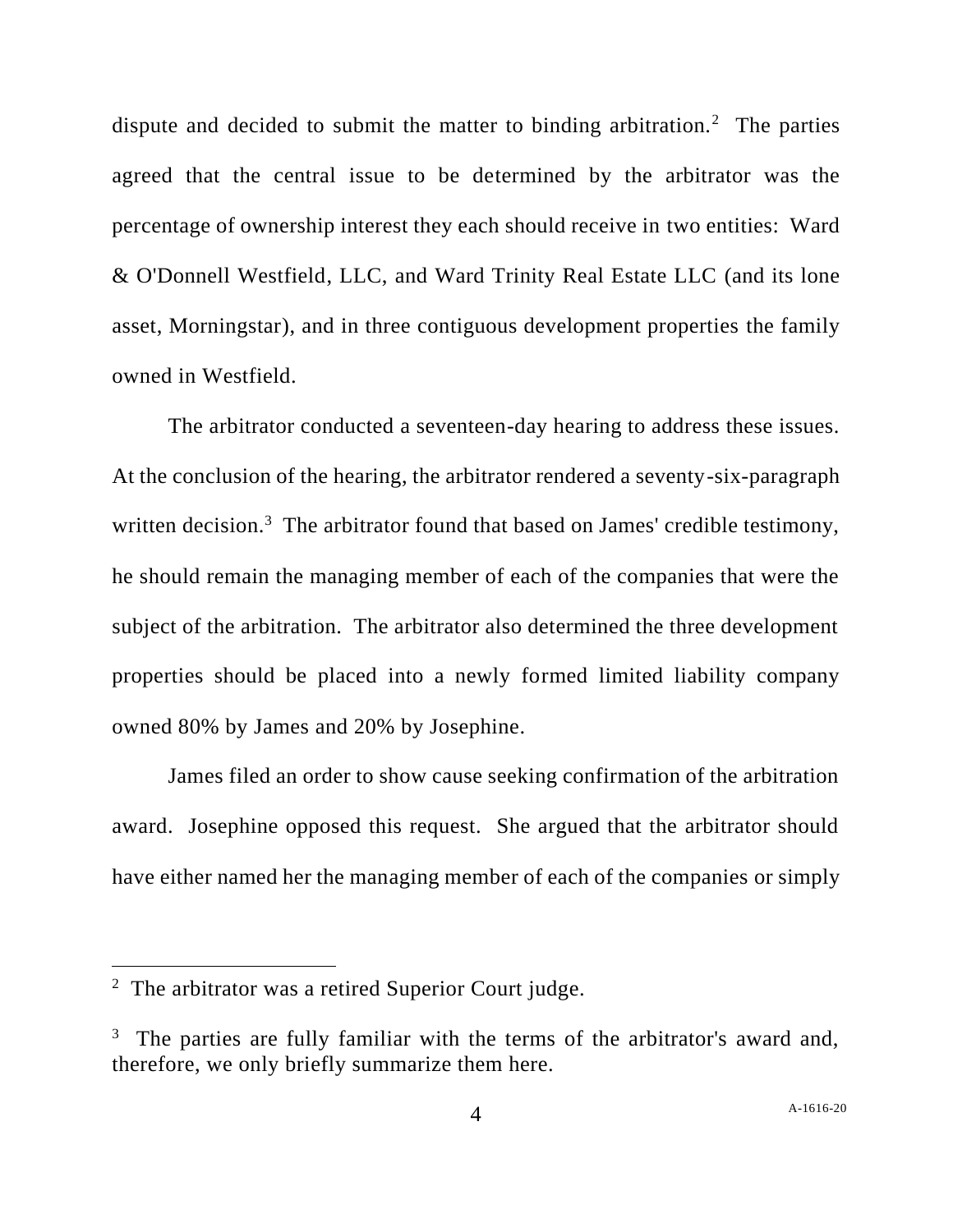dissolved all of the companies. Josephine asserted she was an "oppressed shareholder" and that the award violated public policy.

The trial court rejected Josephine's contentions in its thoughtful oral decision. The court found that the arbitrator considered and properly rejected Josephine's claim she was an oppressed shareholder because James "generously paid" her expenses<sup>4</sup> and "because [Josephine's] investments were made for the purpose of ultimate reinvestment and increase of capital rather than periodic distributions." The court also determined the award did not violate public policy.

On appeal, Josephine raises the same contentions she unsuccessfully presented to the trial court. Because a trial court's decision confirming an arbitrator's award is a decision of law, an appellate court reviews that decision de novo, but with a recognition of the wide authority bestowed upon the arbitrator by statute. Minkowitz v. Israeli, 433 N.J. Super. 111, 136 (App. Div. 2013). Essentially, appellate review entails a determination whether the arbitrator and the trial court have each adhered to the requirements of the controlling statute. Ibid.

<sup>&</sup>lt;sup>4</sup> Among other things, the award required James to pay Josephine \$50,000 per year, provide her with health insurance, and forgive \$1.3 million in debt guarantees she was responsible for on three properties.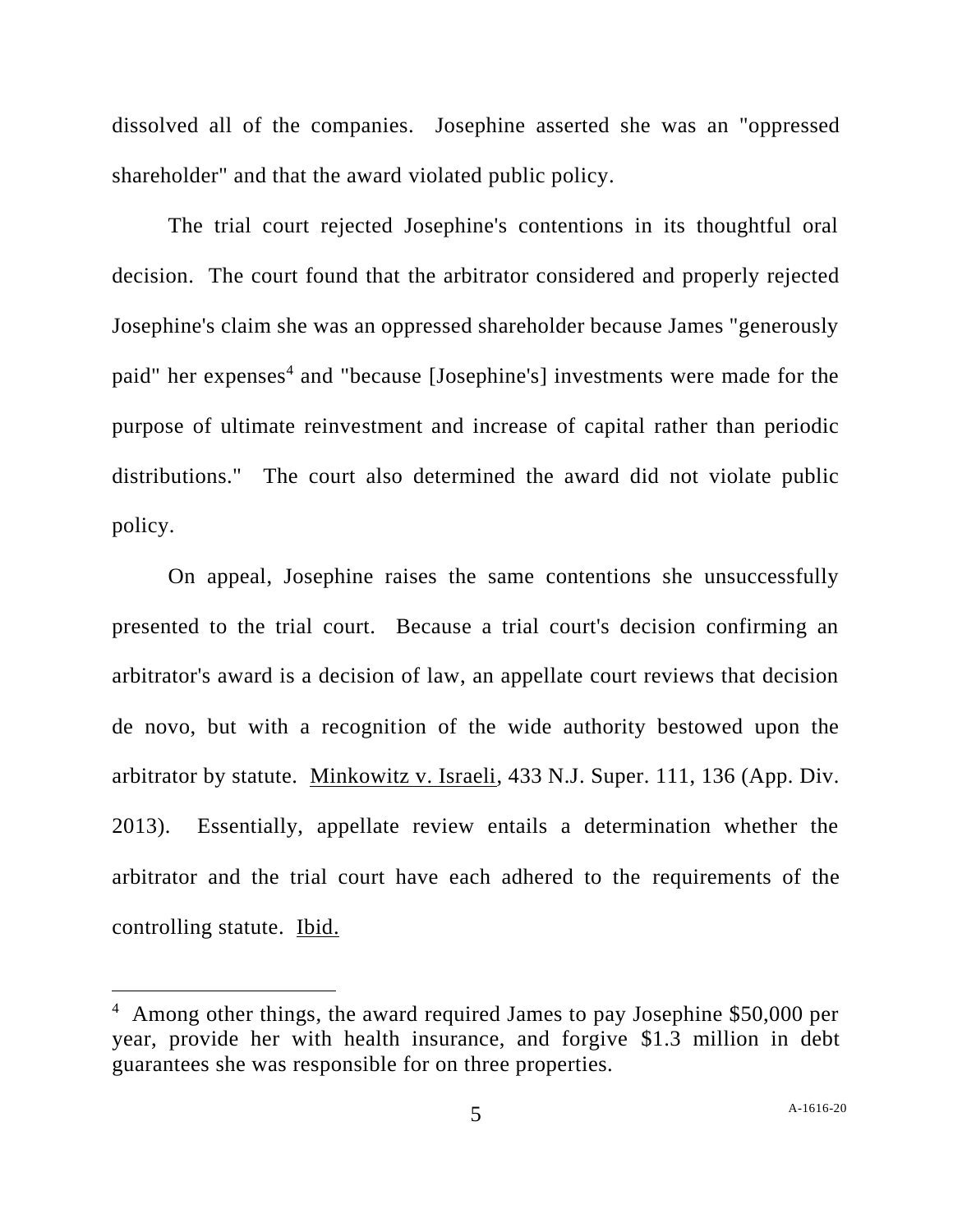The arbitration statute, N.J.S.A. 2A:23B-23(a), only permits a court to vacate an arbitration award on very narrow grounds. Those grounds do not include an arbitrator's alleged mistakes of law. Tretina Printing, Inc. v. Fitzpatrick & Assocs., Inc., 135 N.J. 349, 357-58 (1994). In Tretina, the Court espoused the following language from Chief Justice Wilentz's concurring opinion in Perini Corp. v. Greate Bay Hotel & Casino, Inc., 129 N.J. 479 (1992):

> Basically, arbitration awards may be vacated only for fraud, corruption, or similar wrongdoing on the part of the arbitrators. [They] can be corrected or modified only for very specifically defined mistakes as set forth in [the arbitration statute]. If the arbitrators decide a matter not even submitted to them, that matter can be excluded from the award. For those who think the parties are entitled to a greater share of justice, and that such justice exists only in the care of the court, I would hold that the parties are free to expand the scope of judicial review by providing for such expansion in their contract; that they may, for example, specifically provide that the arbitrators shall render their decision only in conformance with New Jersey law, and that such awards may be reversed either for mere errors of New Jersey law, substantial errors, or gross errors of New Jersey law and define therein what they mean by that. I doubt if many will. And if they do, they should abandon arbitration and go directly to the law courts.

> [Tretina, 135 N.J. at 358 (quoting Perini, 129 N.J. at 548-49 (Wilentz, C.J., concurring)) (first alteration in the original).]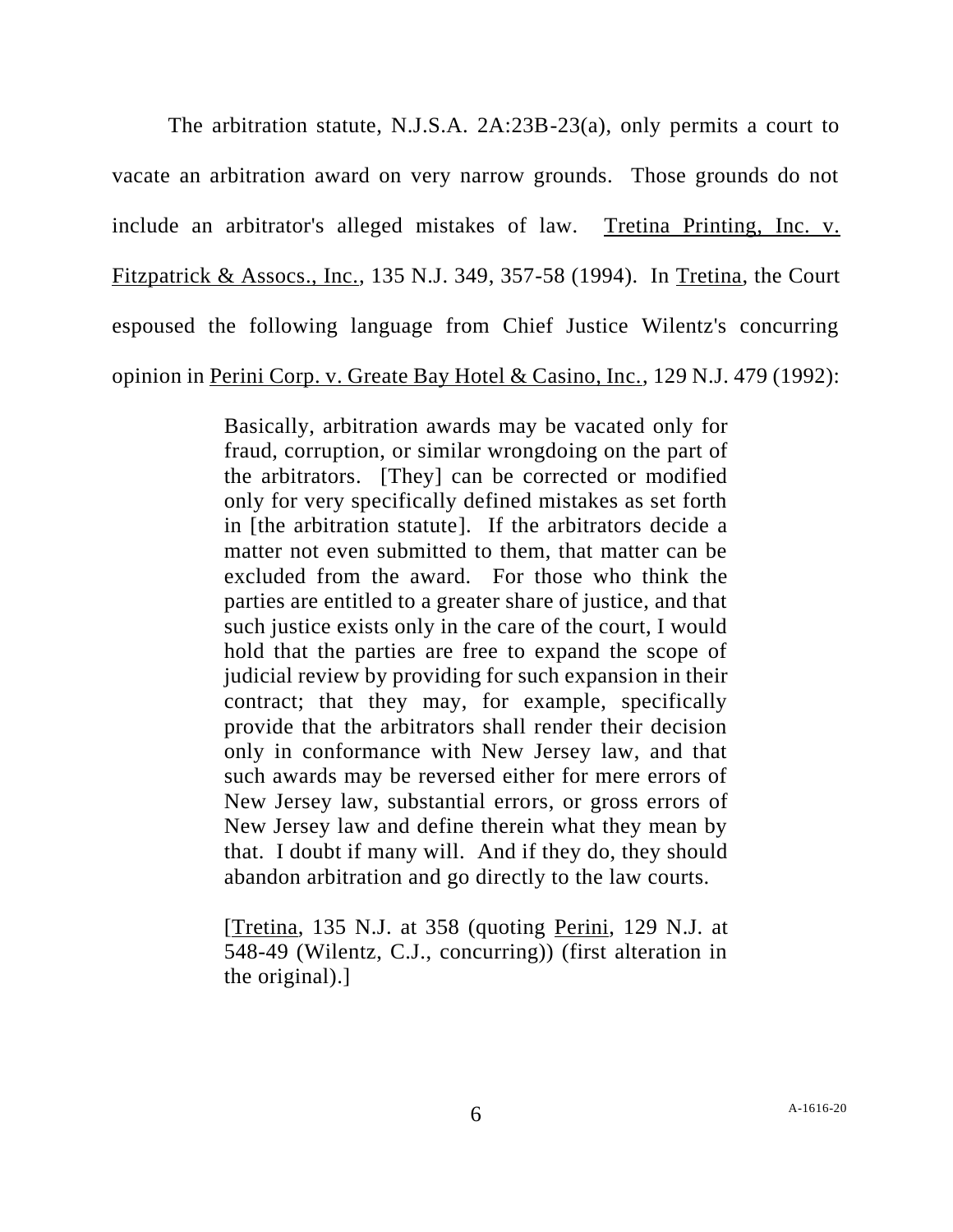Under the arbitration statute, a court may vacate an arbitration award if

the challenger establishes one of a few limited grounds:

(1) the award was procured by corruption, fraud, or other undue means;

(2) the court finds evident partiality by an arbitrator; corruption by an arbitrator; or misconduct by an arbitrator prejudicing the rights of a party to the arbitration proceeding;

(3) an arbitrator refused to postpone the hearing upon showing of sufficient cause for postponement, refused to consider evidence material to the controversy, or otherwise conducted the hearing contrary to section 15 of this act, so as to substantially prejudice the rights of a party to the arbitration proceeding;

(4) an arbitrator exceeded the arbitrator's powers;

(5) there was no agreement to arbitrate, unless the person participated in the arbitration proceeding without raising the objection pursuant to subsection c. of section 15 of this act not later than the beginning of the arbitration hearing; or

(6) the arbitration was conducted without proper notice of the initiation of an arbitration as required in section 9 of this act so as to substantially prejudice the rights of a party to the arbitration proceeding.

[N.J.S.A. 2A:23B-23(a).]

Based on our review of the record, we conclude that none of those grounds apply

here.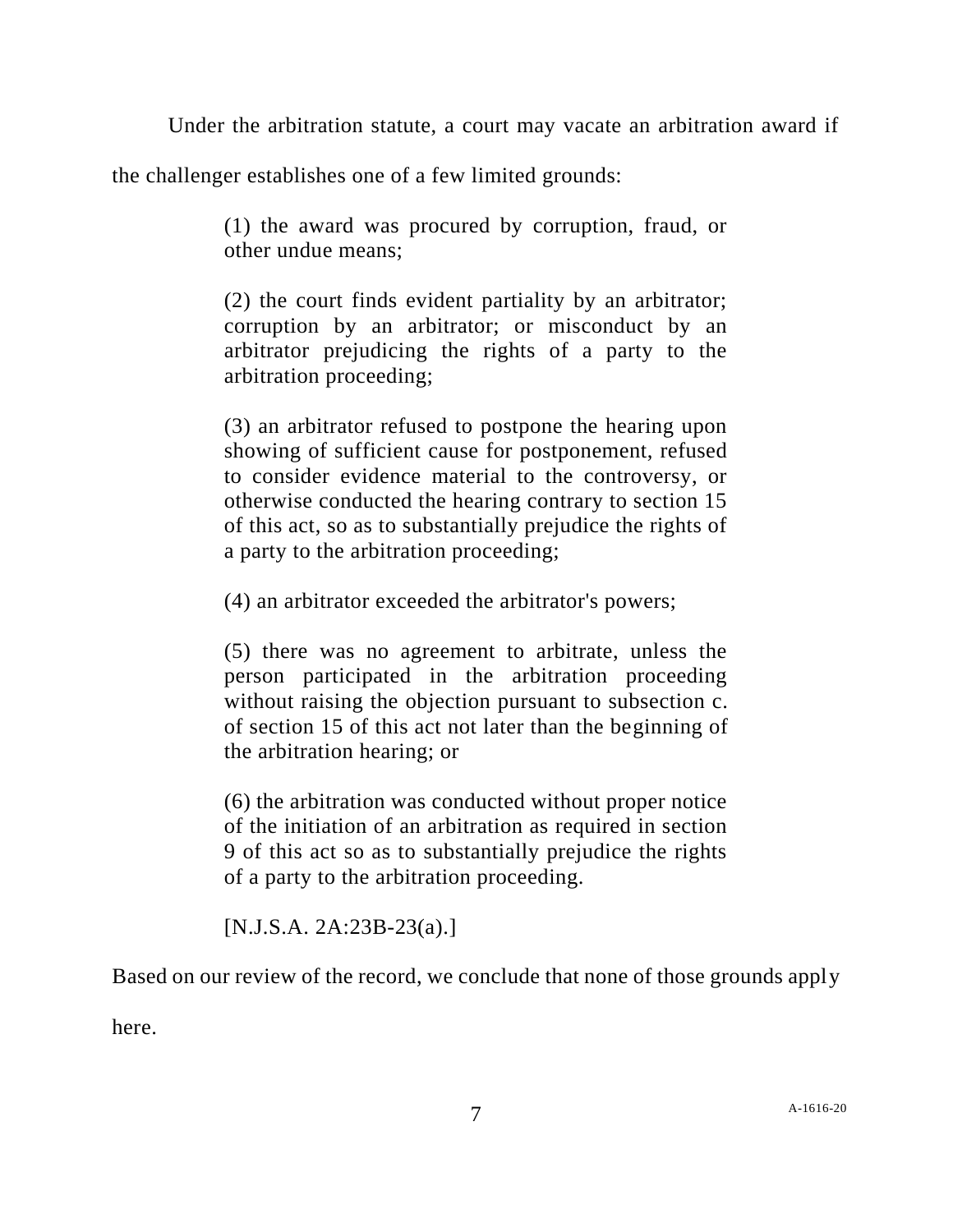The arbitrator did not employ undue means or refuse to consider evidence. Instead, the arbitrator allowed both parties to present all of their evidence. The arbitrator evaluated witness credibility and made appropriate findings of fact based on the evidence. The arbitrator reached legal conclusions based on the facts as she found them to be.

Based upon the credible testimony, James was plainly the "driving force" for the family businesses. Therefore, the arbitrator acted reasonably by leaving him as the managing member of the companies moving forward, while ensuring Josephine continued to receive generous compensation and benefits based on her limited role in the enterprises. Contrary to Josephine's contention, the arbitrator's decision not to dissolve the limited liability companies did not contravene public policy. The arbitrator found that James had not treated Josephine as an oppressed shareholder. Therefore, dissolution was certainly not required. See Minkowitz, 433 N.J. Super. at 135 n.2 ("[A]n arbitration award may be vacated where it violates 'a clear mandate of public policy' . . . [but] such intervention is appropriate only where 'the public-policy question is not reasonably debatable.'" (quoting Weiss v. Carpenter, 143 N.J. 420, 443 (1996))).